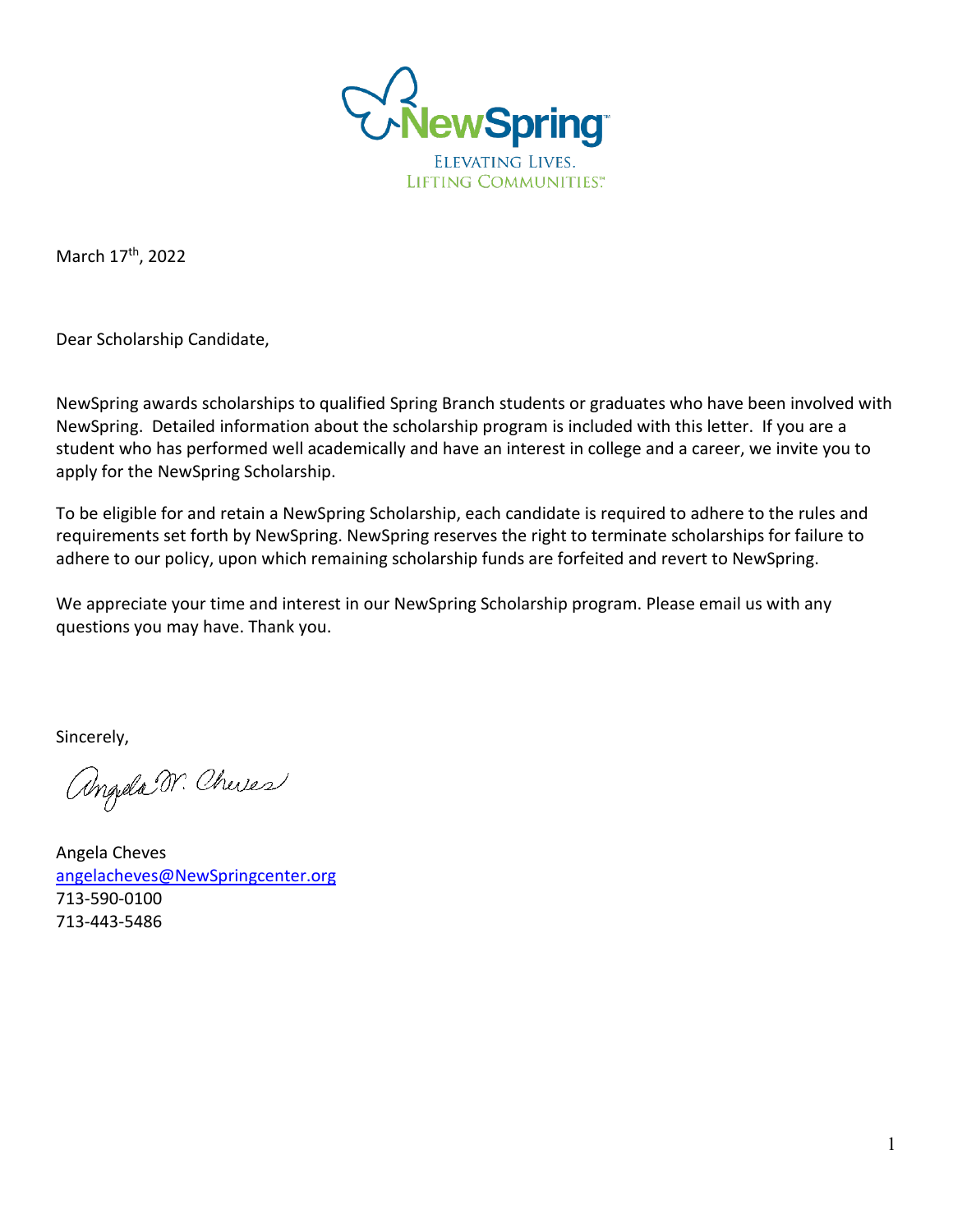## **NewSpring Scholarship Program Overview**

This guideline is designed to help you understand the process and requirements for the NewSpring Student Scholarship program. Please know that the scholarship can be revoked for not following instructions and maintaining the scholarship requirements. Please read the following pages carefully and contact NewSpring with any questions you may have.

#### **ELIGIBILITY REQUIREMENTS**

To be eligible to apply for or to be awarded a NewSpring Scholarship, an applicant must be a Spring Branch ISD graduating senior student or graduates who have been involved with NewSpring.

#### **SPECIFICATIONS OF THE AWARD**

The value of the award is up to \$5,000. Usually, the scholarship will be for one year; however, it is possible that the scholarship may be renewed providing the applicant can demonstrate the merit of renewal to NewSpring.

#### **EVALUATION PROCEDURE**

All completed applications will be reviewed and evaluated by NewSpring. Incomplete, late and non-qualifying applications will not be considered**.** Each application is scored based on academic achievement, leadership, activities, awards, community involvement, a written essay and your involvement (auction participation, volunteer hours, etc.) with NewSpring.

NewSpring will select scholarship recipients based on the following criteria:

- Strong recommendation from the candidate's teacher(s)
- Strong overall academic performance with 2.5 grade average minimum
- Strong potential for a career in the visual arts Painting, Sculpture, Graphic Design, Photography, Interior Design, Architecture, Art History or other Art related fields. **However, it is not a requirement to major in Art or a related field.**
- Involvement with NewSpring programs

#### **NOTIFICATION OF RECIPIENTS**

Final approval and notification of each scholarship recipient will be made by NewSpring on May 18<sup>th</sup>, 2022. All winners will be notified by email, mail, or phone.

#### **DISBURSEMENT**

Scholars will receive disbursement through NewSpring. All payments will be paid by check directly to the recipient. It is the sole responsibility of the recipient to inform NewSpring's office of any changes of contact information and to verify that NewSpring has the most recent contact information. Not maintaining correct information will result in delayed payments.

Scholarship funds will be awarded on a reimbursement basis for tuition, fees, books, room and board or expenses required by your college or university.

**Scholarship recipients must submit a reimbursement request and digital receipts of expenses/payments of the incurred costs for which the scholarship funds are used and email them to NewSpring.** Examples of the expenses for which you must copy a receipt or invoice include receipts for textbooks, tuition invoices, room and board fees payments. If you are awarded a scholarship, NewSpring will provide the reimbursement form and directions for requesting funds. It is imperative that we have all documentation of incurred costs to disburse scholarship funds.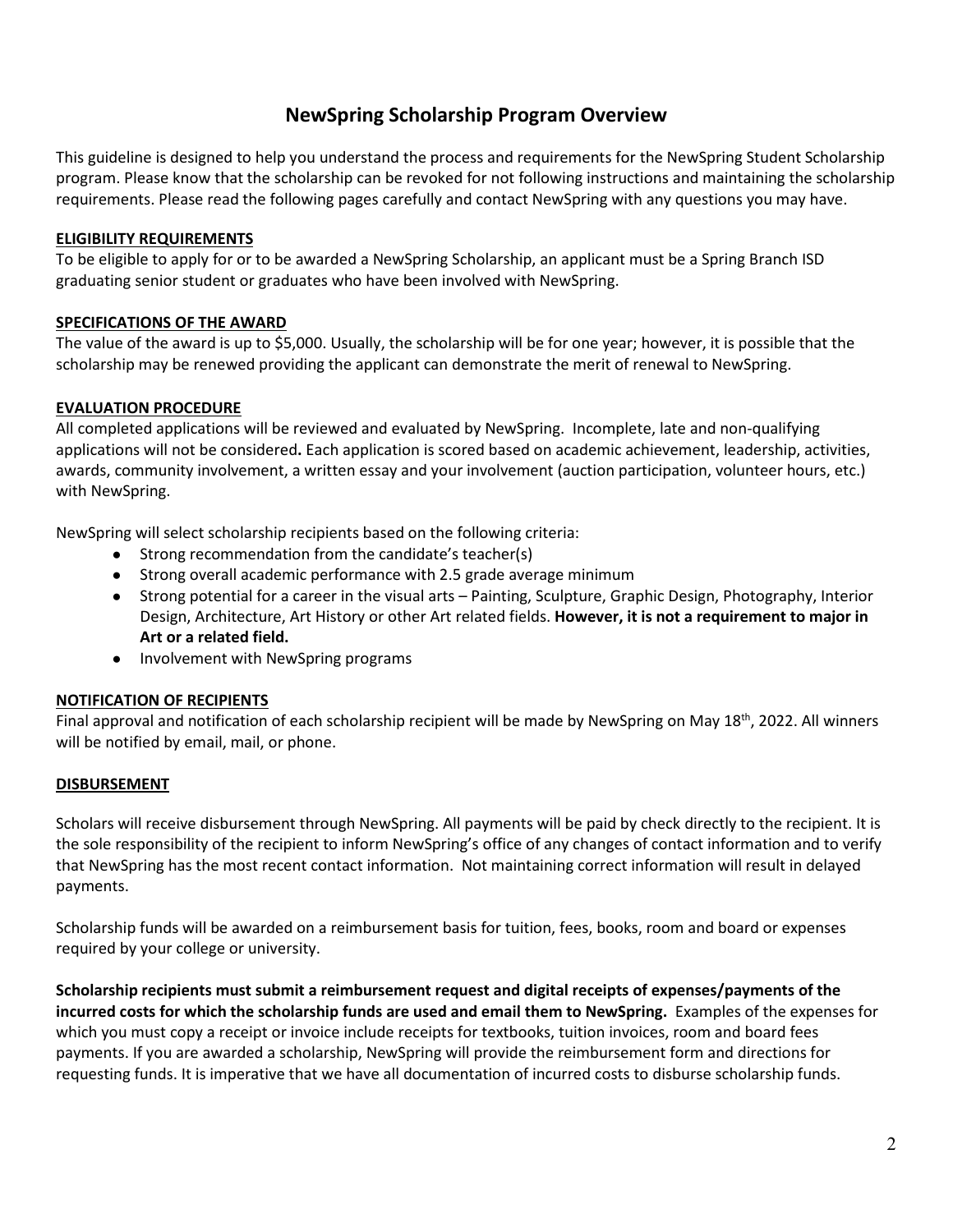# **NewSpring Scholarship Application Instructions**

Consider how your completed application will appear to NewSpring. Your application represents you, so its appearance is important.

The following suggestions are made to assist you in producing your best scholarship application.

1) Make a copy of the application and complete a draft before writing on the original application.

2) Respond to every question that applies to you or write N/A if it does not apply to you.

3) Include all supporting documentation (see scholarship application cover page). If you are unable to include the information requested, please explain why.

4) When you write about your ambitions and goals, provide enough information so that NewSpring understands your plans and can recognize your potential.

5) All responses must be typed. Handwritten applications will not be accepted.

6) Double-check your spelling. (Recommend using Grammarly or spell check)

7) Ask someone to proofread the application.

We appreciate the time and energy you put into completing your application and wish you the very best in your endeavors!

It is the sole responsibility of each applicant and their parent/guardian to be aware of all dates and deadlines.

| <b>IMPORTANT DATES TO REMEMBER:</b>          |                            |
|----------------------------------------------|----------------------------|
| <b>Scholarship Application Due</b>           | Thursday, April 14th, 2022 |
| Scholarship Recipient Selection by NewSpring | Wednesday, May 18th, 2022  |
| <b>Scholarship Presentation Dinner</b>       | TBD                        |

The deadline for all applications is Thursday, April 14th by 5 p.m. This means the application must be received by this date and this time. **Only completed applications will be considered.**

**E-mail application signed by the applicant with scanned supporting documents in either PDF or .jpg attachments to: [angelacheves@newspringcenter.org](mailto:angelacheves@newspringcenter.org)** In the subject line include your full name and NewSpring Scholarship 2022 application.

**or** or the contract of the contract of the contract of the contract of the contract of the contract of the contract of the contract of the contract of the contract of the contract of the contract of the contract of the co **Deliver applications to:** NewSpring Art Studio Scholarship Committee 8945 Long Point Rd., Ste 100 Houston, TX 77055

**or**

**Mail application to:**  NewSpring Art Studio Scholarship Committee PO Box 550786 Houston Texas 77255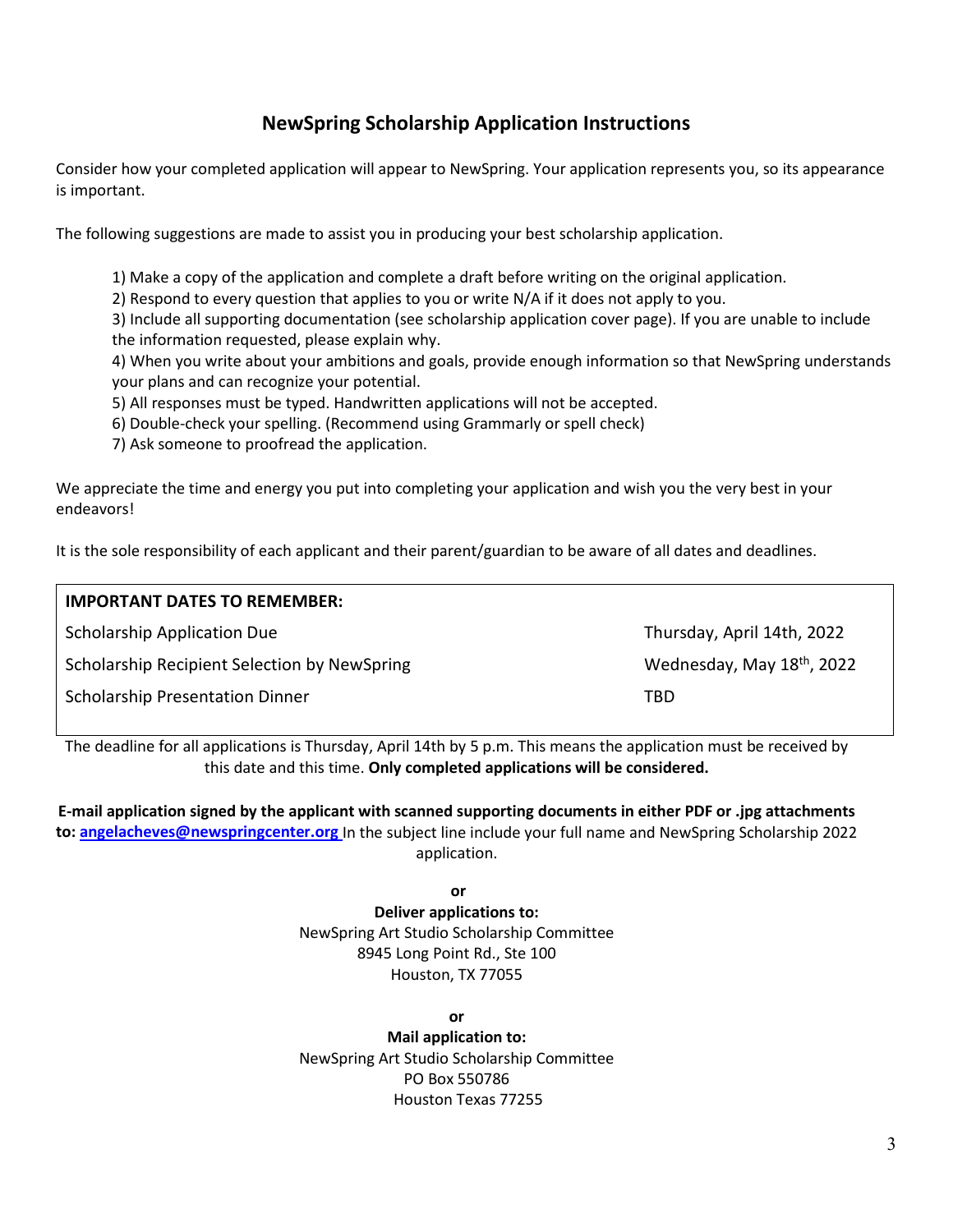## **NewSpring Application Cover Page**

I am applying for a NewSpring Scholarship. I understand that only complete applications will be considered, and that the following information must be in the office of NewSpring no later than **5:00 p.m. on April 14th, 2022.** 

#### **APPLICATION REQUIREMENTS**

1. I understand that as scholarship applicant I must provide the following supporting documentation:

- A completed scholarship application.
- A carefully prepared statement, written by the candidate on how the candidate intends to use their education.
- A graduating high school senior is required to submit one letter of recommendation from the candidate's high school teachers.
- An official transcript of entire high school education to date (9th 12th grades) or current college transcript.
- A signed NewSpring Scholarship Recipient Expectations form (next page).

2. I understand that as a scholarship applicant an in-person interview may be a part of the selection process.

- Interviews may last approximately 30 minutes.
- If an interview is required, we will contact you via email to schedule one.
- You do not need to bring any additional resources or documentation with you to the interview, which will focus on your past experiences, aspirations and other topics.
- We recommend 'business casual' attire for your interview.

3. I understand that completed applications must be received through the mail, e-mail, or delivered to NewSpring no later than the deadline date of April 14th, 2022. An application is not complete until NewSpring has received all the required documents. Please do not include supplemental pages that are not required. **Incomplete or late applications will not be accepted.** 

#### **CERTIFICATION**

I hereby affirm that the information provided on this form and in the accompanying material is accurate and complete to the best of my knowledge. Also, it is my understanding that information contained in my application may be shared with the NewSpring Scholarship Committee and that efforts will be made to protect the privacy of the information.

Applicant's Signature Date Date

NewSpring has the right to refuse and/or retract any scholarship application or scholarship award during the judging, awarding or post awarding process. Refusal/retraction can be based on, but not limited to, nonfactual and incorrect information provided in the application or failure to meet any of the requirements.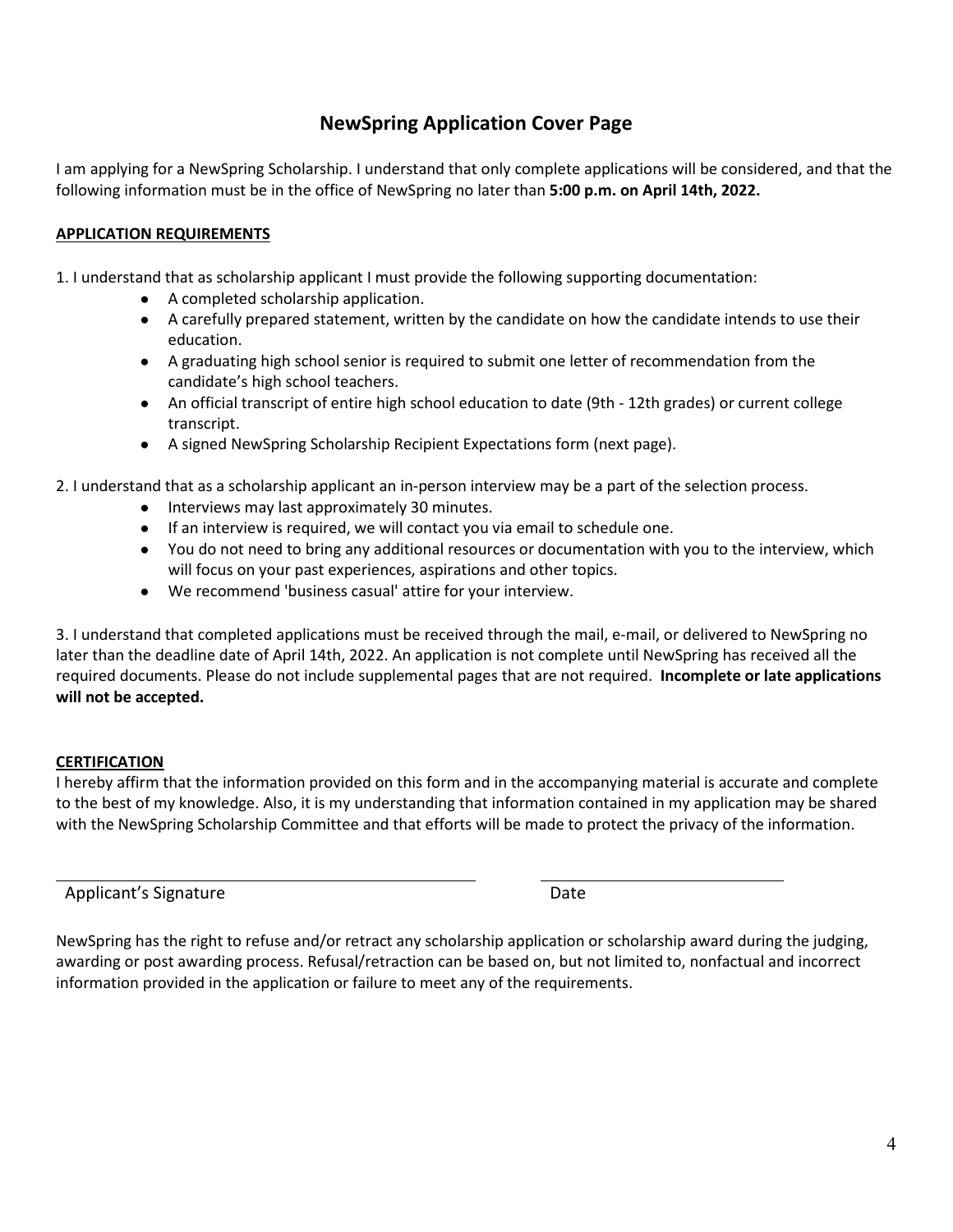# **NewSpring Scholarship Recipient Expectations**

Being a recipient of a NewSpring Scholarship brings with it some responsibilities. As a student in the NewSpring Scholars Program, you are required to:

1. **Be Responsive**

If you are contacted by NewSpring staff or anyone connected with the Scholars Program, you should respond promptly by telephone, e-mail, or return correspondence. A response is necessary even if you intend to decline an offer or invitation.

2. **Stay Informed**

Each student in the NewSpring Scholars Program will receive information periodically throughout the year (including summer) by email, written correspondence, or via text messaging.

3. **Keep Us Informed**

If your address or telephone number changes, either at your permanent home or school residential mailing address, please notify us.

4. **Ask Questions**

If there is anything that you do not understand about any information you receive from NewSpring or anyone connected with the Scholars Program, do not hesitate to call or send a message with your questions to [nadine@NewSpringcenter.org](mailto:nadine@newspringcenter.org) or [angelacheves@NewSpringcenter.org](mailto:angelacheves@newspringcenter.org)

The following is a list of *requirements* and *expectations* for you as a scholarship student:

I understand that I am required to have a minimum 2.5 grade point average every semester of each year that I am a NewSpring scholar. I understand that my scholarship may be withdrawn if I have a GPA lower than 2.5.

- 1. As a scholarship recipient, I will thank the donor and/or NewSpring board of directors by sending a thank you letter within 30 days of notification that I have been awarded a NewSpring scholarship. I will send the letter to Angela Cheve[s angelacheves@newspringcenter.org](mailto:angelacheves@newspringcenter.org) who will forward to the NewSpring board of directors.
- 2. As a scholarship recipient, you are encouraged to participate in enrichment and learning activities provided by NewSpring throughout the year as you are able.
- 3. As a Scholarship recipient, I must make a copy of all receipts and invoices from the incurred costs for which the scholarship funds are used and email them, along with the reimbursement form, to NewSpring. I am responsible for maintaining my own records of the balance of my scholarship throughout the year. **All expenses must be presented to NewSpring by June 15th, after the spring semester, or the funds will be forfeited.**
- 4. As a scholarship recipient, I will attend the student scholarship event on a date to be determined at the end of the summer 2022.
- 5. As a Scholarship recipient, I will update NewSpring on my status and grades at the end of the fall and spring semesters.
- 6. As a Scholarship recipient, I may be asked to speak at NewSpring events or write something about my college experience for use in NewSpring publications.

Please carefully review the requirements and expectations of the NewSpring Scholarship. By signing this document, you agree to abide by its requirements.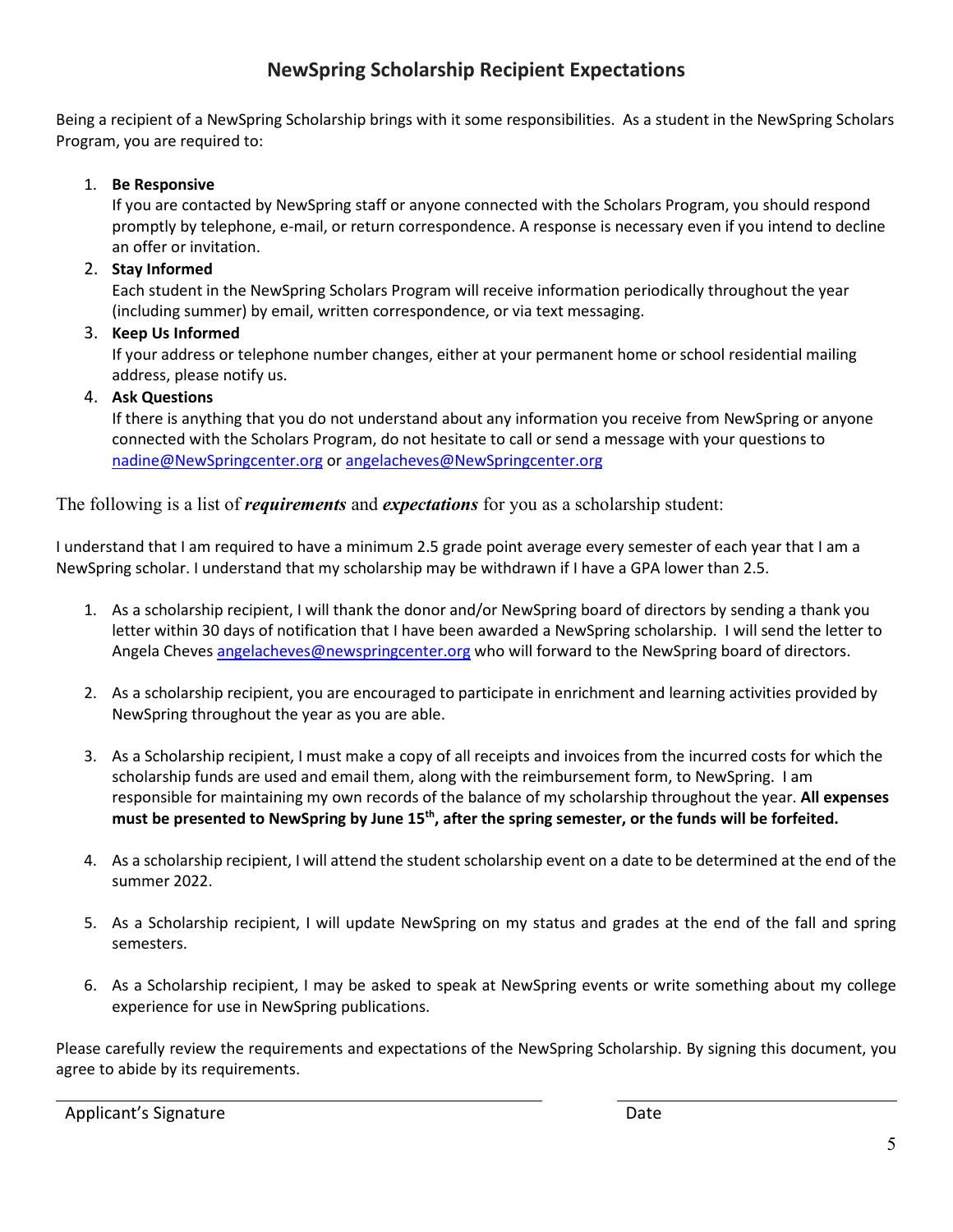# **NewSpring Scholarship Application**

**APPLICANT INFORMATION**

| <b>Student Name</b>                                                                                   |                                                                 |
|-------------------------------------------------------------------------------------------------------|-----------------------------------------------------------------|
| <b>Permanent Address</b>                                                                              |                                                                 |
| City/State/Zip                                                                                        |                                                                 |
| <b>Telephone Number</b>                                                                               | <b>E-mail Address</b>                                           |
| <b>EDUCATIONAL HISTORY</b>                                                                            |                                                                 |
|                                                                                                       |                                                                 |
| <b>High School</b>                                                                                    |                                                                 |
| Date of Graduation                                                                                    |                                                                 |
| POST HIGH SCHOOL INFORMATION                                                                          |                                                                 |
| Are you currently enrolled in college?<br>$\Box$ Yes                                                  | $\square$ No                                                    |
| If yes, please provide the name of the school?                                                        |                                                                 |
| Name of institution of higher learning that you will attend<br>during the coming academic school year |                                                                 |
| <b>Type of Degree</b><br>Certificate/Diploma                                                          | Associate's<br>Bachelor's                                       |
| Year in school during the coming academic year                                                        | $\Box$ Freshman $\Box$ Sophomore<br>$\Box$ Junior $\Box$ Senior |
| Will you be a full-time student?                                                                      | $\Box$ Yes $\Box$ No<br>Major:                                  |
|                                                                                                       |                                                                 |

### **COLLEGE/UNIVERSITY INFORMATION (***for high school senior applicant only***)**

| Were you accepted at this University?<br>To which colleges or universities have you applied? |                            |  |
|----------------------------------------------------------------------------------------------|----------------------------|--|
|                                                                                              | $\square$ No<br>$\Box$ Yes |  |
|                                                                                              | $\square$ No<br>$\Box$ Yes |  |
|                                                                                              | $\square$ No<br>$\Box$ Yes |  |
|                                                                                              | $\square$ No<br>$\Box$ Yes |  |
|                                                                                              | $\Box$ No<br>lYes          |  |

#### **WORK/VOLUNTEER EXPERIENCE**

Please list your work and/or volunteer experience, beginning with your most recent position. If additional space is needed, please provide the information on a separate page.

| <b>Employer/Organization</b> | <b>Position</b> | Hours/Week | <b>Beginning and Ending Dates</b> |
|------------------------------|-----------------|------------|-----------------------------------|
|                              |                 |            |                                   |
|                              |                 |            |                                   |
|                              |                 |            |                                   |
|                              |                 |            |                                   |
|                              |                 |            |                                   |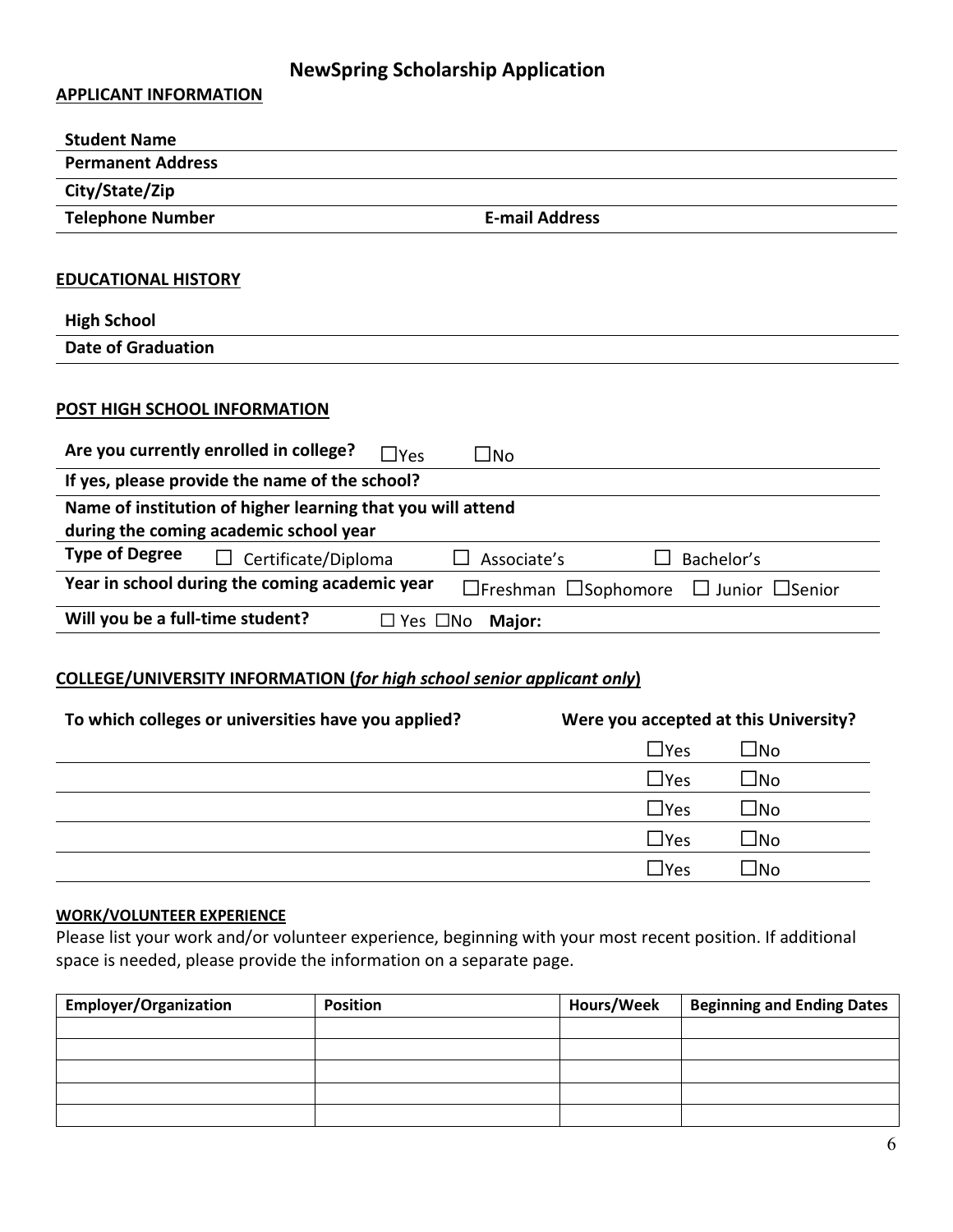#### **NEWSPRING EXPERIENCE**

Indicate the specific types of NewSpring activities that you have participated in.

- ☐ After School Program
- ☐ Passport to the World Summer Program
- ☐ Volunteering
- □ Student Art Auction
- ☐ Launch Program conversations and learning
- ☐ Summer Internship
- ☐ Other, please describe:

If you have participated in NewSpring programs, please describe your level and years of involvement below:

*Respond to the following questions as thoroughly and succinctly as possible.*

What field of study you are planning to pursue or if you are already in college, what is your major?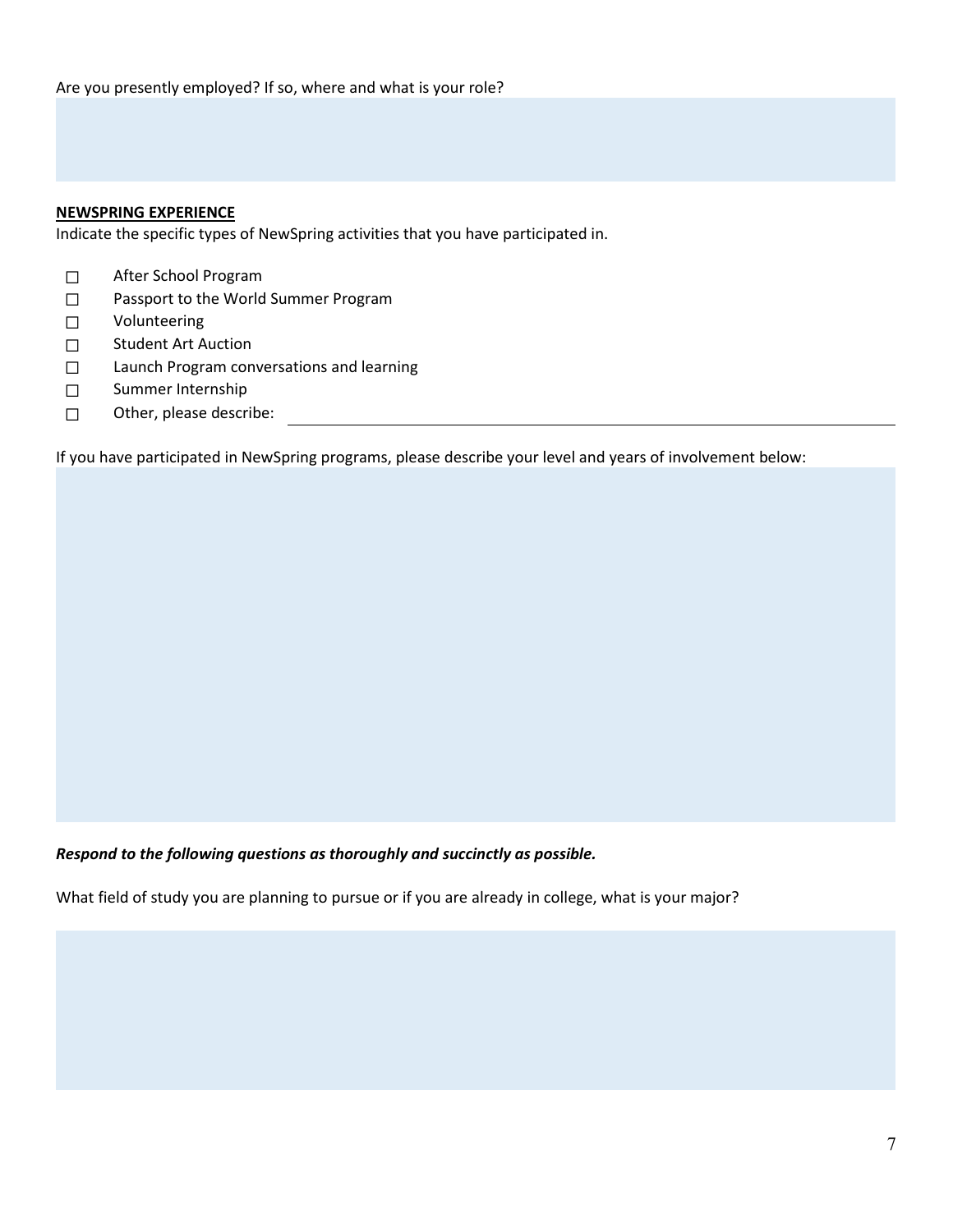Have you received other scholarships, grants or forms of financial aid? Please list the sources and amounts.

Do you have brothers and/or sisters who have attended college? If so, what are their names and academic levels?

List organizations and/or activities in school in which you have participated. Indicate offices held and honors achieved (you may attach additional sheets or resume if necessary):